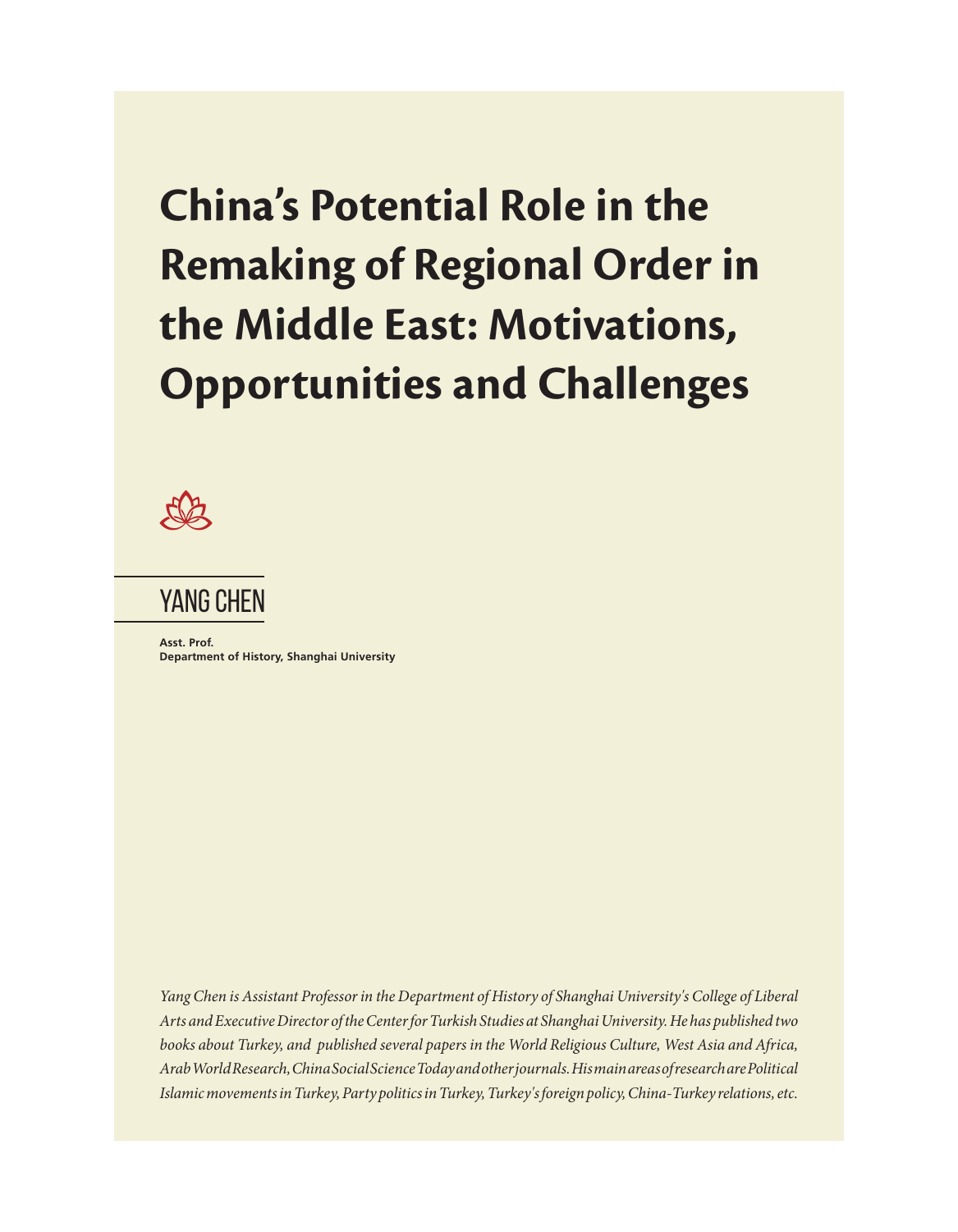#### **ARSTRACT**

Can the Belt and Road Initiative (BRI) provide a remedy to current problems in the Middle East? What are the driving forces, opportunities and challenges for China to play a constructive role in the Middle East? These are some of the questions that this article will attempt to answer. Domestic academia in China had extensively discussed the "westward strategy" before the Belt and Road Initiative was put forward. At that time, this strategy was conceived of as a hedge against the "Asia Pacific Rebalancing Strategy" of the United States. However, under the Belt and Road Initiative, China is also engaged in strengthening its interactions with Middle Eastern countries, which will be an important way to further strengthen China's Western front as an extension of China's opening up to the outside world, a further acceleration of Eurasian linkages, and an effort towards further strengthening globalization. The "Belt and Road Initiative" faced severe Western criticism. Yet in fact, this initiative is not modeled on the post-World War II Marshall Plan as a Chinese conspiracy. The initiative is not a geopolitical tool, but it is intended to serve as a practical cooperation platform. The Middle East is an important site on the strategic roadmap of the Belt and Road Initiative. Indeed, achieving regional stability is in line with China's overseas strategic interests. Without getting on the train, however, China will not learn how to drive. It is through participation in the practical process of addressing these problems that China can accumulate greater experience in managing international conflicts and improve its ability to deal with complicated international disputes.

**Keywords:** Belt and Road, Turkey, Middle East, globalization, geopolitics

ONE HUNDRED YEARS AGO, THE WORLD witnessed the dissolution of the Ottoman Empire and the outbreak of World War I. Both of these two events had an epoch-making influence on the Middle East. Nowadays, the regional order in the Middle East has changed quite significantly, especially after the Arab Spring in 2011. The Syrian war has entered its eighth year; the Palestinian-Israeli conflict has once again become a hot issue under Trump's pro-Israel "biased policy"; the Yemen crisis still cannot see any hope for resolution; the sectarian conflict between Iran and Saudi Arabia has become more intense; and the importance of regional countries has grown. There is no doubt that even though one hundred years have passed since World War I, the Middle East is still trapped in the dilemma of war and peace.

In retracing and exploring the transformation of the Middle East over the past 100 years, we are

compelled to ask ourselves how the geopolitical order of the modern Middle East has evolved in this particular way. Why has this order presented itself as so awry since the Arab Spring? Is it possible to achieve a transition from turmoil to peace in the Middle East? What role can China play for the reconstruction of a stable and peaceful order in the Middle East? Can the Belt and Road Initiative (BRI) provide a remedy to current problems in the Middle East? What are the driving forces, opportunities and challenges for China to play a bigger role in the Middle East? These are some of the questions that this article will attempt to answer.

### The Centuries-Old Evolution of the Middle East Order

The Ottoman Empire's history stretches across 623 years, if it is considered that the Ottoman Dynasty started in 1299 and the last Sultan was dethroned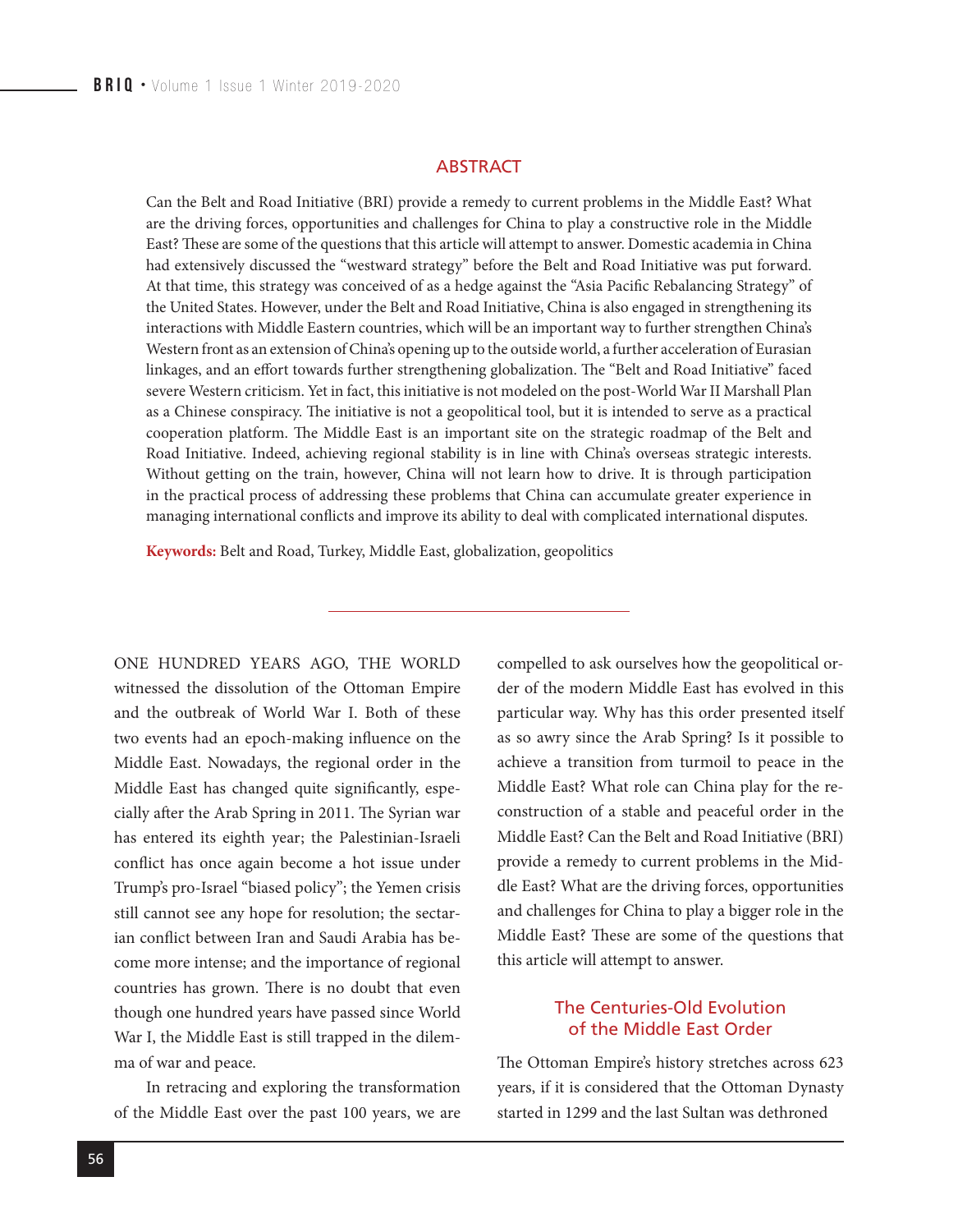in 1922. Alternatively, the Ottoman Empire has a history of 465 years, if the year of 1453 as the fall of Constantinople is counted as the beginning and the year 1918 as the year of the empire's disintegration (Sanyi, 2018, p. 1). Whether it lasted 623 or 465 years, the Ottoman Empire achieved a so-called "Pax-Ottomanica" in the vast areas of the Middle East, Eastern Europe, and North Africa.

Just as Bernard Lewis argued, "the Ottomans had erected a political structure which endured and a political system which worked. They had also created a political culture which was well understood and in which each group and indeed each individual knew his position, his powers and limits and, most important, what was due from him and to him, to whom and from whom. The Ottoman system had fallen on bad times, but despite many difficulties, it was still functioning. It had lost the loyalty and acceptance of most of its Christian subjects, but it was still accepted as legitimate by most of the Muslim population. During its last decades, the Ottoman order was beginning to show signs of recovery and even of improvement. Any such development was, however, diverted and terminated by the Ottoman entry into the First World War and the resulting end of the Empire — the collapse of the state and the fragmentation of its territories." (Lewis, 1995, p. 342)

As a result of World War I, the German Empire, the Austro-Hungarian Empire, and the Ottoman Empire collapsed following military defeat, while Tsarist Russia was conquered by the storm of the October Revolution. Britain and France continued to rule the world as winners. During the Paris Conference in 1919, the Treaty of Versailles, the League of Nations, and other related predatory treaties were signed after fierce quarrels. Thus, the so-called new order of the "Versailles System" was established by imperial countries in Europe after World War I. According to the Treaty of Sevres, the countries, which were newly established after the dissolution



*Anti-government demonstrations during the Tunisian revolution, 23 January 2011.*

of the Ottoman Empire, became the mandated territories of Britain and France. However, the Turkish War of Independence led by Mustafa Kemal Ataturk interfered with the Allies' intention to carve up the Ottoman Empire and made the Treaty of Sevres abortive. At this time, the United States' presence in this region cannot be compared to that of the European powers and the principal contradiction in that era was that between the peoples of West Asia and North Africa and British and French imperialism.

Over the following 20 years, Germany gradually gained a foothold in Iran and Afghanistan, and Italy's influence expanded into Ethiopia and Yemen, gradually advancing toward the Fertile Crescent, the core areas of British and French influence.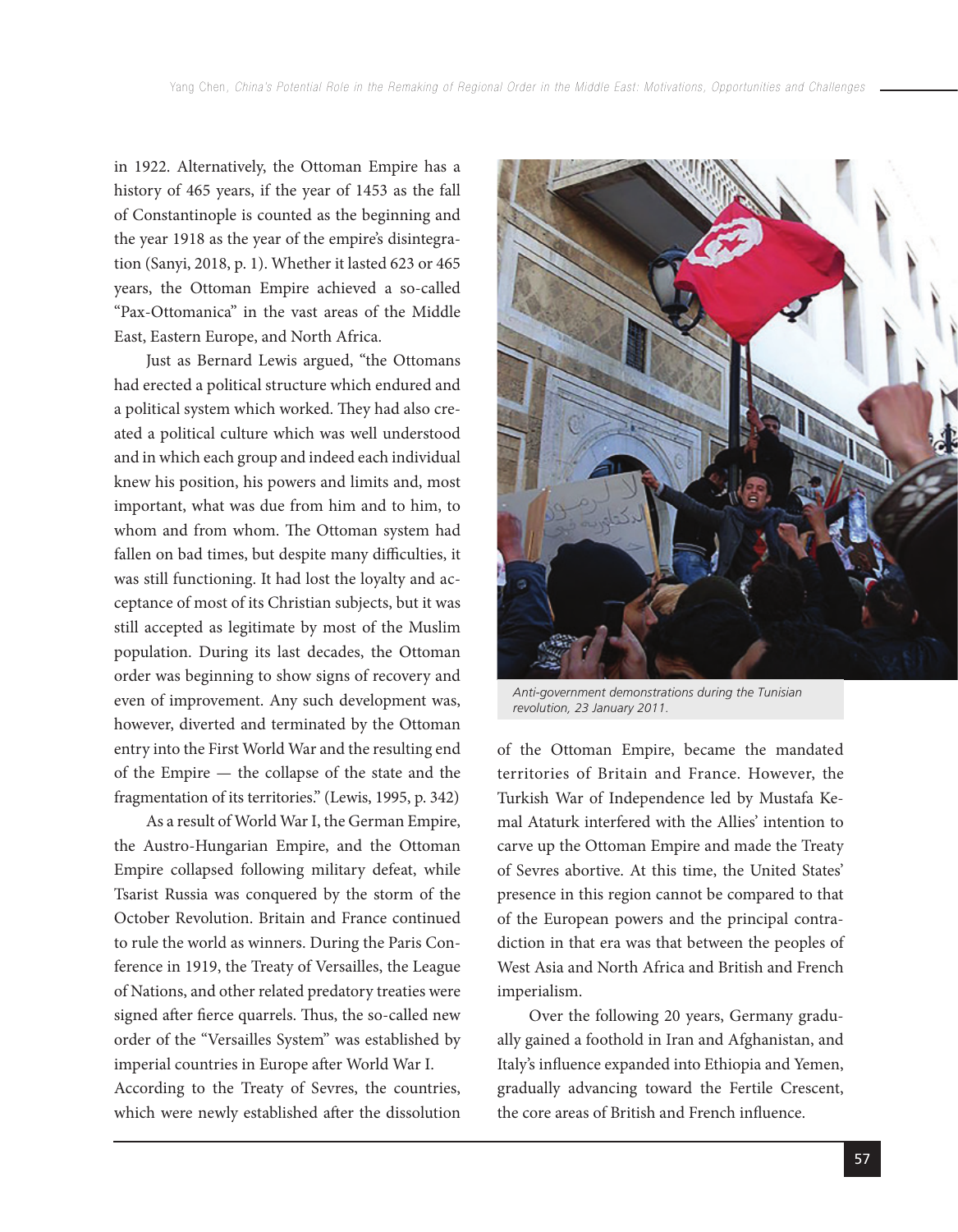However, World War II ended with another victory for the Allies, and the fascist forces of Germany and Italy were completely driven out of the Middle East. Unfortunately, the Allies would later continue to compete quietly in this region. This is mainly manifested in three aspects. The first is the confrontation between Britain and France in Syria and Lebanon. The second is the competition over the Middle Eastern oil between Britain and the United States. The third is the opposition between Britain, the United States, and the Soviet Union in Iran, where the competition for Iran is due not only to political and economic, but also to ideological reasons. Unsurprisingly, some would therefore argue that, earlier than anywhere else in the world, the Cold War began in Iran. The rivalry between Britain, the United States, and the Soviet Union in Iran unraveled as a prelude to the post-war global struggle between the East and the West, and once again pushed Iran to the forefront of this global conflict.

 After World War II, the United States and the Soviet Union began a cold war for global hegemony, which resulted in a bipolar world order. In the eyes of the United States, the Middle East was a cornerstone in both military and economic terms to the survival of the United States, Europe and the North Atlantic Treaty Organization. Therefore, any attempt by outside forces to control the Persian Gulf was regarded as a serious attack on the vital interests of the United States. In the Soviet Union's view, the Persian Gulf region was the main target and site for a breakthrough in the Soviet Union's endeavors to achieve its South Strategy. It was also an important strategic goal for the Soviet Union to flank Europe and contend with the United States. Therefore, both the United States and the Soviet Union regarded the Middle East as an important strategic region for global hegemony. Competition has thus been fierce for decades. The presence and competition of foreign forces in the Middle East after World War II

marks the history of the two competing powers in the Middle East.

After the collapse of the bipolar order, the United States was eager to extend its influence across the entire Middle East in order to maximize its global hegemony. It hoped to politically control the Middle East and to achieve US-led stability so as to obtain more realistic and long-term economic benefits. The strategic goal of the United States was to establish a new order in the Middle East guided by the American model first and then to institute a new world order dominated by the US. To this end, the underlying policy of the United States at that time was to "promote peace talks in the west, contain Iraq and Iran in the east, and strengthen allies."(Zhao, 2000, p. 365) Meanwhile, the turbulent domestic political situation in Russia and the impending collapse of the country's economy have left Russia unable to pay more attention to Middle East affairs. It is possible to say that the United States has assumed a dominant position in the Middle East, so that it was able to arbitrarily launch the Iraq and Afghanistan wars.

Therefore, a retrospective of the past 100 years of the Middle East shows that since the disintegration of the Ottoman Empire, the people, nations and countries in the Middle East have never become the masters of this region. Throughout the  $20^{\rm th}$  century, it has always been the Westerners who have ruled. The old order collapsed, but a new order has never been established.

### Disorder in the Middle East After the Arab Spring

The Arab Spring was triggered by the "Jasmine Revolution" in Tunisia. On December 17, 2010 Mohamed Bouazizi, a 26-year-old fruit vendor, set himself alight in order to protest unemployment. As a high-school dropout who had to carry his family's financial burden, Mohamed Bouazizi was unable to find a job. As a street vendor, he was treated brutally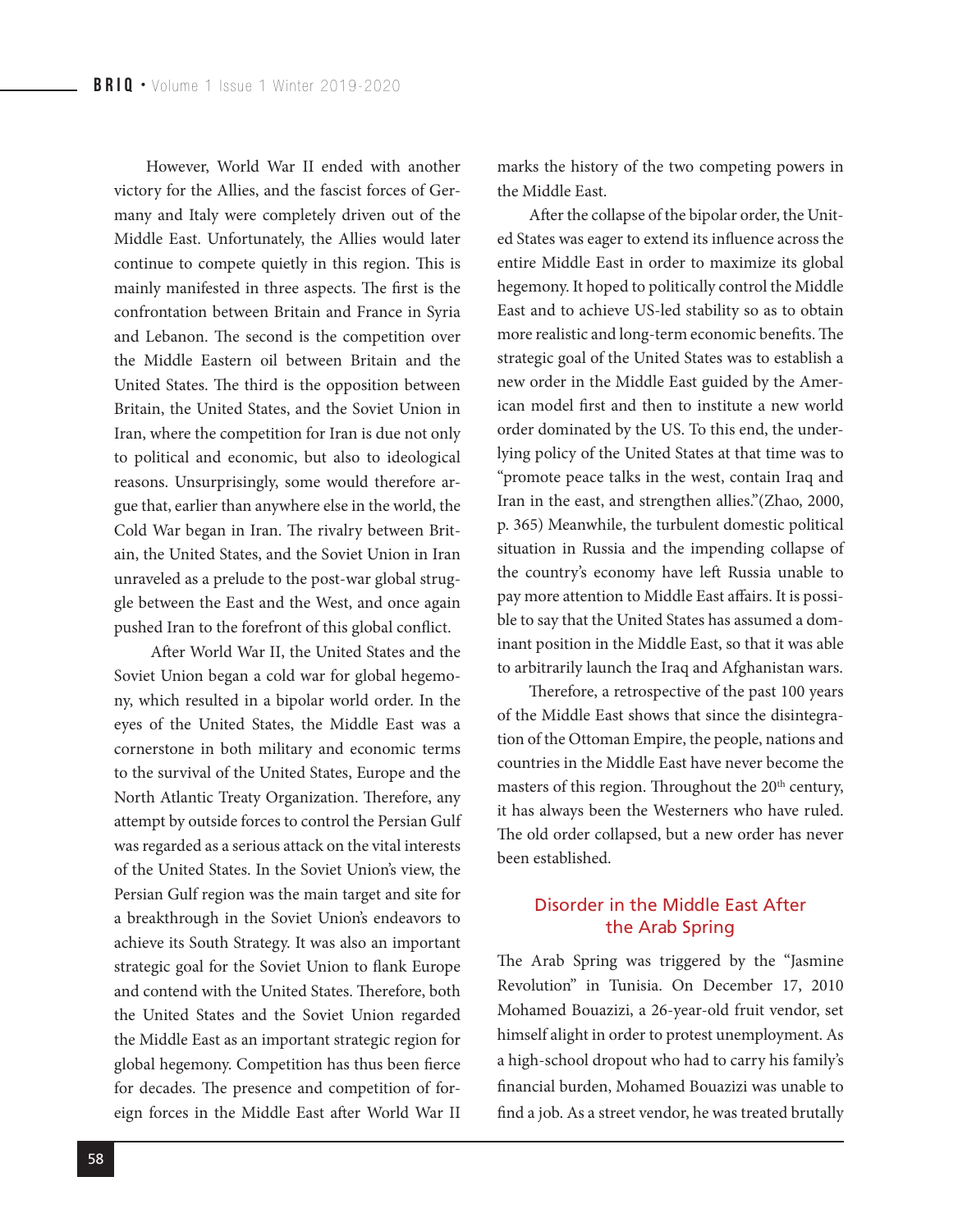by the local police. Subsequently, the revolutionary tide swept the Middle East and North Africa, Tunisian Prime Minister Ben Ali and Egyptian President Hosni Mubarak had to step down, Libyan leader Muammar Gaddafi was killed, Yemeni President Ali Abdullah Saleh handed over power to his deputy, and Syria descended into civil war. Later, the formerly oppressed Islamic forces came into power, causing fierce political games in the region. When the leader of the Muslim Brotherhood of Egypt, Mohamed Morsi, won the elections on June 24, 2012, the "Arab Spring" turned into the "Islamic Spring". The conflict between Islamic forces and secular forces thus became more and more intense. In Egypt, this led to a military coup through which Mohamed Morsi was overthrown. In this chaos, an extremist Islamic group called the Islamic State of Iraq and the Levant (ISIS) came into being, recruiting a large number of young people from all over the world, collecting a large amount of money by selling oil, and occupying a large part of land in northern Iraq and Syria. With Russia's strong intervention in Syria, fighting ISIS became the main concern of the international community. In the meantime, extremist Islamic forces have been weakened. Currently, with Turkey's strong presence in northern Syria, new difficulties and challenges seem to have their share in shaping the future of the Middle East.

After this round of uprisings and turmoil called the Arab Spring, the geopolitical order of the Middle East has undergone significant changes, mainly resembled in the following characteristics: First, the ability and willingness of major powers, especially the United States, to control the Middle East have diminished. The aim of the US now is to intensify the confrontation between Saudi Arabia and Iran, even expecting direct war between the two countries. Second, after the weakening of the great powers, regional powers such as Iran, Turkey, Israel,



*Protesters marching to Sanaa University in Yemen, 1 March 2011.*

and Saudi Arabia have started to play a more active role. This is a phenomenon not seen in the past 100 years, and the autonomy of regional countries has continued to increase. These countries began to compete for regional dominance. Third, proxy wars continue to ravage this region. For example, armed forces supported by foreign powers continue to fight in Syria, Yemen, and Libya and there is no sign of an end to these conflicts. Fourth, extremist forces such as ISIS have declined under the attack of major powers, especially Russia. Fifth, Russia's strong intervention in Syria through military means has increased its legitimacy, not only because Russia was invited by the Syrian government, but also because Russia was able to defeat a common enemy of the international community. Therefore, Russia was able to occupy a high moral ground. At the same time, Russia strengthened coordination with Turkey and Iran through the Astana process, thereby gaining a steady foothold in Syria. Sixth, a new wave of nationalism is emerging in the Middle East. In the context of political instability, economic decline, and constant wars, the Middle East is facing a greater crisis.

What are the underlying reasons for this series of changes in the Middle East? Professor Yang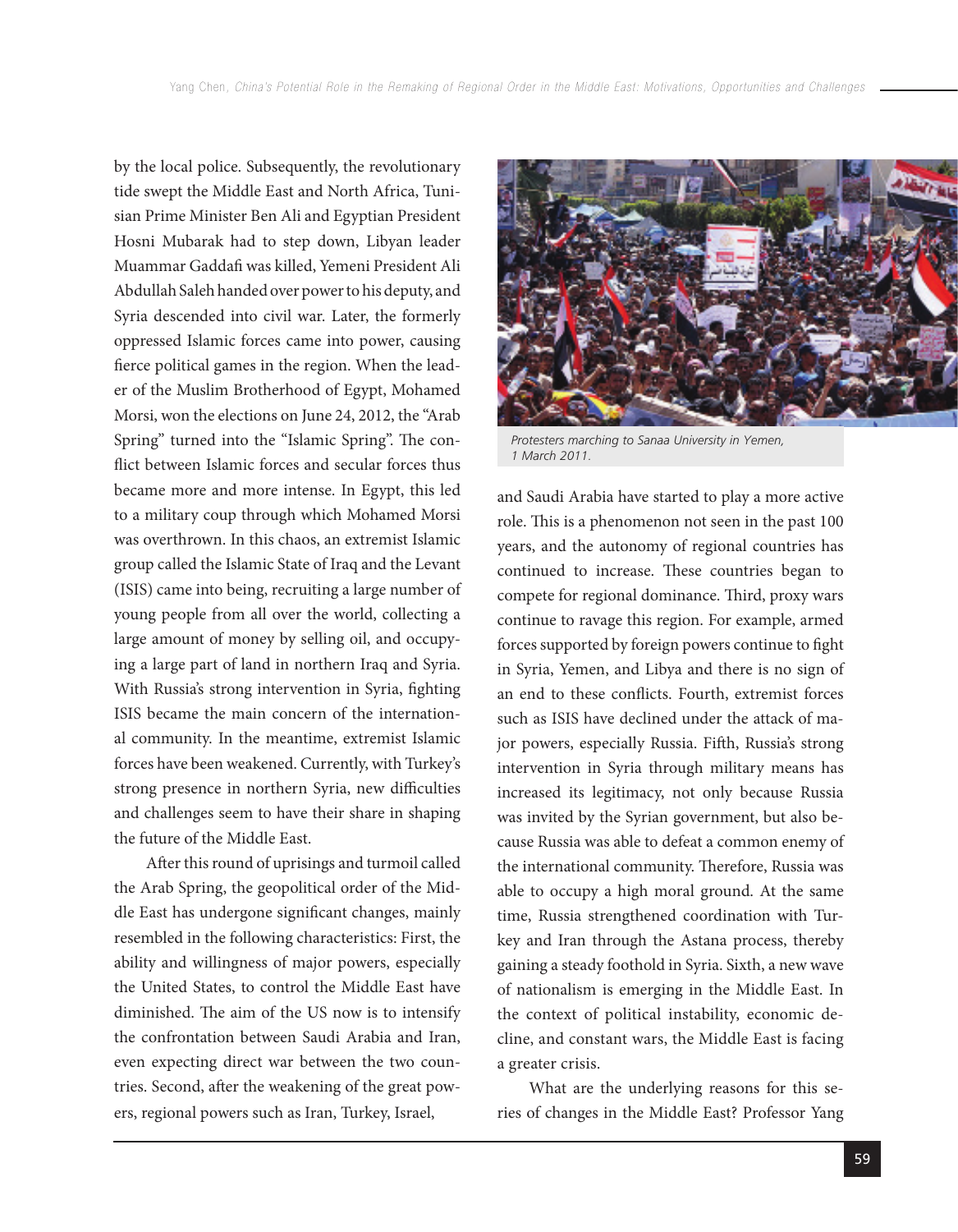Guang, the President of the Chinese Association of Middle East Studies, commented that "peace" and "development" are still the two main themes in Middle Eastern politics and that none of them has been solved despite a 100 years of effort. This is mainly due to the following: First, the long-term persistence of socio-economic problems; second, the large number of younger population of the Arab region; third, the economic and social problems of Middle Eastern countries are further exacerbated in the era of globalization; fourth, the significant impact of information technologies on political movements; fifth, Western countries have long advocated Western-style "democracy and freedom", which are not compatible with the reality of Middle Eastern countries. (Huang, 2016, pp. 227-238)

The Syrian war has entered its eighth year and the civil war seems to continue despite Russia's success. So how can we evaluate the changes in the Middle East since the Arab Spring? The only criterion for judging whether social revolutions such as the "Arab Spring" have promoted social progress or caused social decline is the following: Is there a relative improvement in the people's standard of living after the "revolution" compared to the situation prior to the "revolution". In Tunisia, it can be observed that the unemployment rates across the country currently are above 20% in 2018, thereby far exceeding the pre-revolutionary average. (Wang, 2018)

Moreover, what can the Western countries learn from this transformation? The Western intervention and the "color revolutions" they promoted did not allow these countries to reap the fruits of "democratic transformation" and plunged the region into endless chaos. Under political turmoil, economies further deteriorated, and sectarian and tribal conflicts became even more prominent. The whole world has been affected by a global refugee crisis and terrorist attacks.

#### China's Expanded Presence in the Middle East

China's Middle East diplomacy is an integral part of its overall diplomacy. For a long time, however, the Middle East does not figure as important as the "big powers" and the "neighboring countries" in China's diplomatic layout. In his talk *Our Diplomatic Policies and Tasks* on April 30, 1952, Premier Zhou Enlai had made the comment that "with respect to the countries in the Islamic world, we are less engaged in the relationships and have less influence. We should work to gradually change this." *(Selected Works of Zhou Enlai's Diplomacy, 1990, p. 54)* Yet in fact, since the Bandung Conference in 1955, China has successively established diplomatic relations in the vast regions of Asia, Africa, and Latin America, especially with major countries in the Middle East. This undoubtedly broke the diplomatic isolation and greatly enhanced China's international prestige. Now, with the Belt and Road Initiative and China's increasing interest in the Middle East, Middle Eastern affairs will have a greater impact on China. Middle Eastern peoples and businesses have already started to grow a keen interest in China's increasing global presence. Although China is still unwilling to intervene in the region, it has to respond to the current situation as its status rises and its interests expand.

First, from the perspective of political interests, China has become more active in the region, and its role has been increasingly valued by all parties involved. The contribution of Eastern wisdom has been well received, which has also enhanced China's influence. China's position on issues such as the Palestinian issue, the Syrian crisis, the Yemen crisis, and the Libyan crisis, can be exchanged for regional countries' positions on key issues such as Taiwan, the One-China policy, and the South China Sea. In addition, as one of the permanent members of the United Nations Security Council, China's position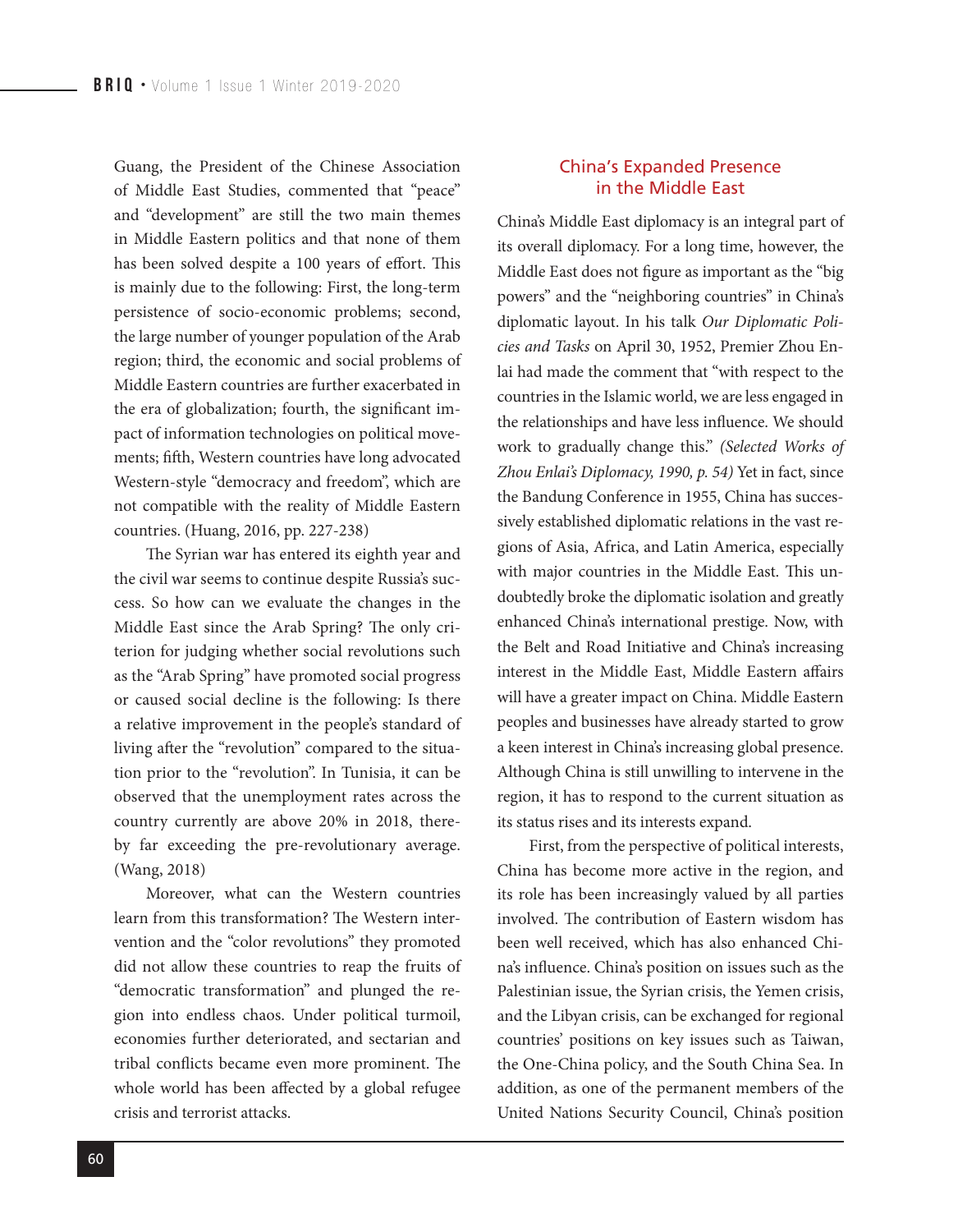on many international issues can win greater support and respect through its constructive role in regional affairs.

Secondly, in terms of strategic interests, the "Western Front", which concerns the Middle Eastern countries, can serve as a strategic backing for China, allowing it to contain Western expansionism and calmly meet challenges from the sea on the

# **"Domestic academia in China had extensively discussed the "westward strategy" before the Belt and Road Initiative was put forward. At that time, this strategy was conceived of as a hedge against the "Asia Pacific Rebalancing Strategy" of the United States."**

"Eastern Front". Domestic academia in China had extensively discussed the "westward strategy" before the Belt and Road Initiative was put forward. At that time, this strategy was conceived of as a hedge against the "Asia Pacific Rebalancing Strategy" of the United States. However, under the Belt and Road Initiative, China is now engaged in strengthening its interactions with Middle Eastern countries, which will be an important way to further strengthen China's Western Front as an extension of China's opening up to the outside world, a further acceleration of Eurasian linkages, and an effort towards further strengthening globalization.

Third, in terms of economic benefits, the Middle East is the world's largest region for energy exports and the main source of China's energy imports. Today, oil from the Middle East accounts for more than 50% of China's imported oil. The Middle East is increasingly important for China's energy needs. At the same time, the development of energy transport routes from the Middle East to China will have a significant impact on China's oil import and energy security.(Gao, 2014, p. 45) The deterioration of the

situation in the Middle East will not only directly harm China's national interests. In September 2019, the drone attacks on Saudi oil fields also sounded an alarm regarding China's energy security.

In addition, the bilateral trade volume between China and the Middle Eastern countries is rising. At the beginning of 2016, it was close to US \$300 billion, making China the largest trade partner of many Middle Eastern countries. The bilateral trade volume is likely to increase to US \$600 billion over the next 10 years. (Gao, 2015, p. 14) This shows that there is great potential for cooperation between China and Middle Eastern countries. Specifically:

1) The consumption potential of Middle Eastern economies is huge because young people dominate the regional demographic structure. Regional infrastructure construction is developing rapidly, and expanding markets need stable capital inflow for continuous output. China's banks and enterprises have large capital reserves and possess many business contacts in Turkey, Iran and Gulf Cooperation Council (GCC) countries. Continuous capital flow will bring considerable financial benefits.

2) Strong Chinese military enterprises will greatly contribute to arms sales to the benefit of regional stability.

3) The development and utilization of fossil energy (oil, natural gas) and new energy (solar energy, nuclear energy) will help China's advanced energy technology to be employed for new uses. The intended cooperation with Egypt, Iran and Turkey will blow the horn of China's energy technology to the world.

4) In terms of security interests, the situation in the Middle East is complex in the sense that the region faces both traditional and non-traditional security threats. Especially in recent years, extremist forces and terrorists have taken advantage of continued regional instability, extremist ideologies and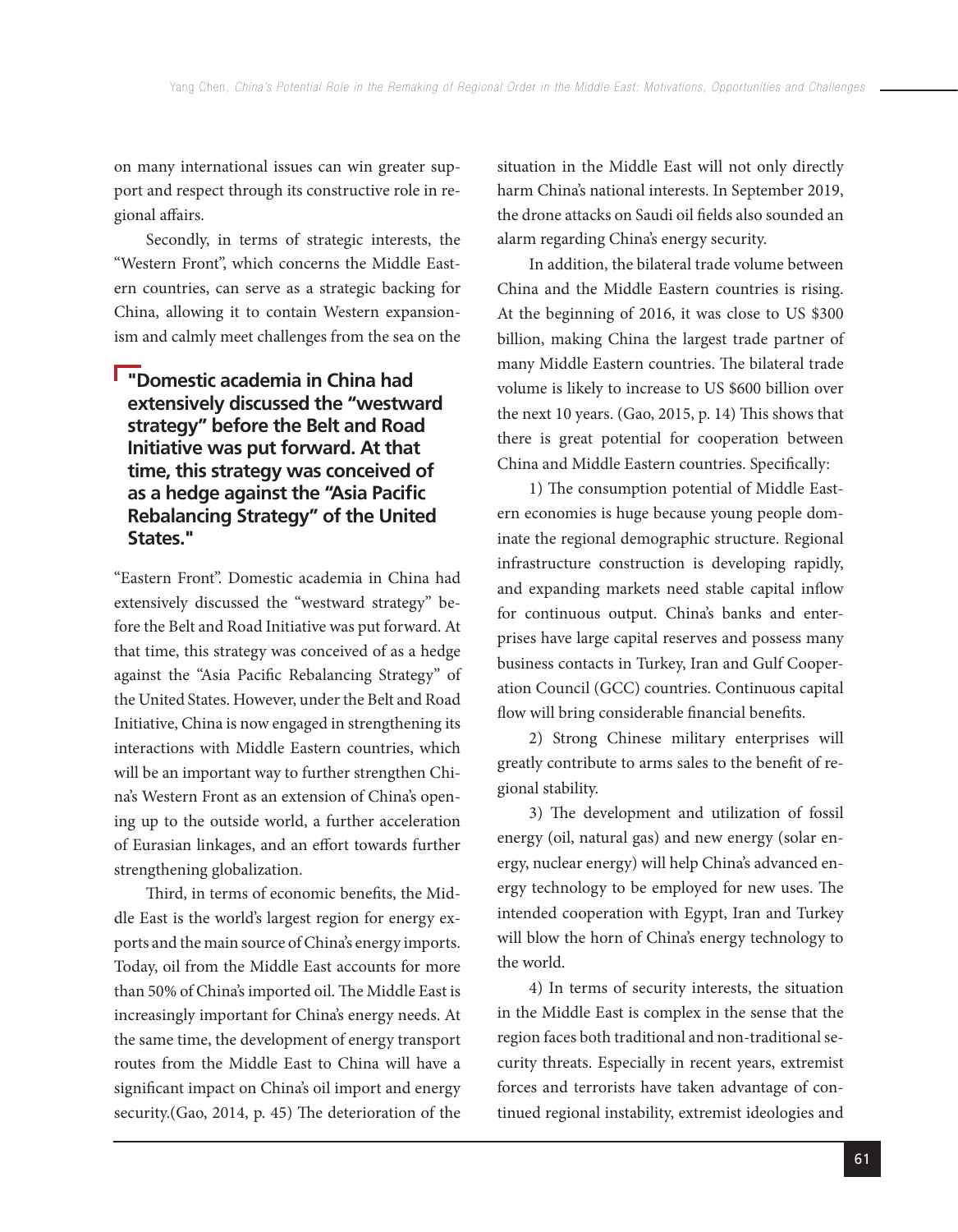terrorist activities. This can easily cause damage to China's overseas interests, to people's lives and properties, and to the security of Western China. It greatly increases risks associated with China's endeavors to promote the construction of the "Belt and Road" in the Middle East.

With respect to securing China's interests in the Middle East, there are two kinds of approaches to the region in China: the "soft defense" position and the "hard defense" position. "Soft defense" is based on "demilitarization" and seeks to maintain good relations with the countries of the region and to maintain legitimate rights and interests; the "hard defense" approach emphasizes the strengthening of military forces in the Middle East in defense of national interests. Whether China's presence in the Middle East will take the path of "soft defense" or "hard defense", eminent questions for the future are: if and how one can adhere to the "non-interference policy" in the new situation; and if it is ever possible to participate in Middle Eastern affairs by way of "creative" or "constructive" intervention.

# China's Role in the Reconstruction of Order in the Middle East

The current regional situation is still increasingly dynamic. Middle Eastern countries seem to be transitioning "from chaos to order". However, there is still uncertainty given that great powers and regional forces have also been adjusting their strategic policies to the ever-changing situation since the Arab Spring. Promoting the Belt and Road Initiative in the Middle East is therefore a challenge for China, but it simultaneously comes with a lot of opportunities.

First, China's foreign policy towards the Middle East is being increasingly recognized by the region. Since the Arab Spring, however, the domestic situation in these countries has varied greatly. Countries such as Iraq, Syria and Yemen are still suffering from frequent crises and wars. So far, their economy still performs badly, and it is difficult to find a way out of the crisis. There is also another group of countries, which are in a period of transition (e.g. Egypt and Tunisia). Politically, these countries have achieved relative stability, but they are still trapped in serious economic difficulties and cannot find any solution to get out of the crisis by themselves. The third group of countries is composed of GCC countries, for example Saudi Arabia and Qatar, whose stability is challenged due to the adverse effects of the Yemen crisis and oil price fluctuations, although they are relatively stable as a whole. In this cycle of transformation in the Middle East, China has always adhered to the solution of political dialogue and "development for stability". Although it was not fully recognized by Middle Eastern countries from the very beginning, the eight years since the Arab Spring have proved China's proposition right.

Second, China's development road is being increasingly respected by Middle Eastern countries. In the course of 70 years of development, China has always adhered to the principle of "gradual reform" and maintained a basic level of social stability. In economic terms, China has carried out a reform of the economic system at home, consolidated the relationship between the government and the market, reduced the government's excessive intervention in the economy, promoted the healthy functioning of the private economy, and strengthened the development of its infrastructure and human resources, thus laying the foundation for steady economic development (Guang, 2019) Moreover, China will continue to increase the depth and breadth of its opening to the outside, constantly attract foreign investment, and strengthen trade dependence with other countries in the world. Interestingly, a com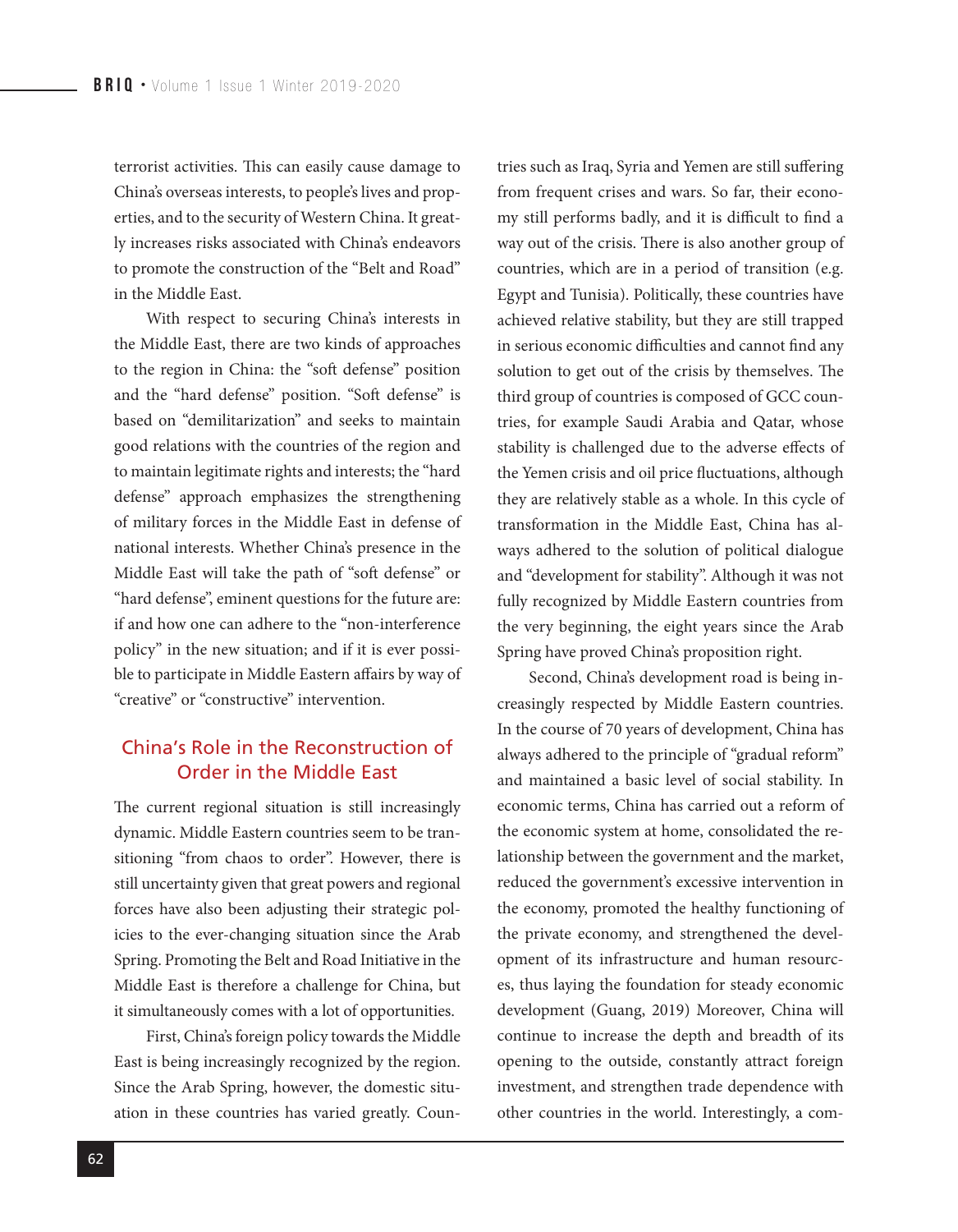parison of the development paths taken by China and Turkey shows that both countries share similar experiences in terms of political and economic development, which can also provide useful lessons for cooperation between China and other Middle Eastern countries.

Third, China's Belt and Road Initiative is being increasingly accepted by Middle Eastern countries. Since the day the Belt and Road Initiative was put forward, many countries and forces in the West have attempted to defame this initiative through various arguments, including the "geo-expansion theory", the "economic predatory theory", "neo-imperialism" and the "environmental destruction theory". In particular, the negative reports of the US think tanks can easily increase the doubts of Middle Eastern countries, especially the Gulf States, concerning the Belt and Road Initiative. However, the great role of Middle Eastern countries in the initiative must be rooted in the profound understanding of the initiative itself. Recently, the opening of the Sino-Euro train between China and Turkey has played a greater exemplary role in promoting the Belt and Road Initiative in the Middle East.

 China's diplomacy in the Middle East has achieved a lot of things, but this is rarely acknowledged. Therefore, China has been criticized for not having a great impact on the settlement of issues in the Middle East. Compared with the United States, Europe, Russia and other large countries or regions with deeply intertwined historical trajectories and extensively interlinked interests, China's diplomatic resources in the Middle East are still limited (Ding, 2016, p. 154). This being said, in recent years China has done a lot of work to solve the Middle East's current problems, while the principles embodied by China are increasingly being accepted. First, the fairness of China's position is coming to light. China has

always adhered to the policy of non-alignment and non-interference in internal affairs and has maintained good relations with Palestine and the Arab world. Therefore, China is not led by selfishness or self-interest in promoting the settlement of difficult challenges in the Middle East, and its position is acceptable to all parties involved. Second, the stability of China's policy is to be acknowledged. Although there may be short-term fluctuations in the relationships between China and the Middle East, a simple change of government will not lead to dramatic changes in basic diplomatic principles, and China can be trusted by Middle Eastern countries, which is in sharp contrast to Western countries. Third, interference by great powers, especially US intervention, constitutes the root of many problems in the Middle East. China however does not intend to replace the United States, but seeks to carry out balanced and neutral interactions between all parties concerned and wants to play a greater constructive role.

# Opportunities, Challenges and Limits of the BRI in the Middle East

In 2017, Xi Jinping's report at the 19th CPC National Congress included the development and implementation of the "Belt and Road Initiative" as an important part of China's overall layout of economic development and all-round diplomacy. In addition, the 19th Congress passed a resolution regarding the constitution of the Communist Party of China (Amendment), including the development of the Belt and Road Initiative into the party constitution. This means that the Belt and Road Initiative will become a long-term policy, which fully demonstrates that under the leadership of the Communist Party of China, China attaches great importance to the development of the Belt and Road Initiative and firmly promotes international cooperation.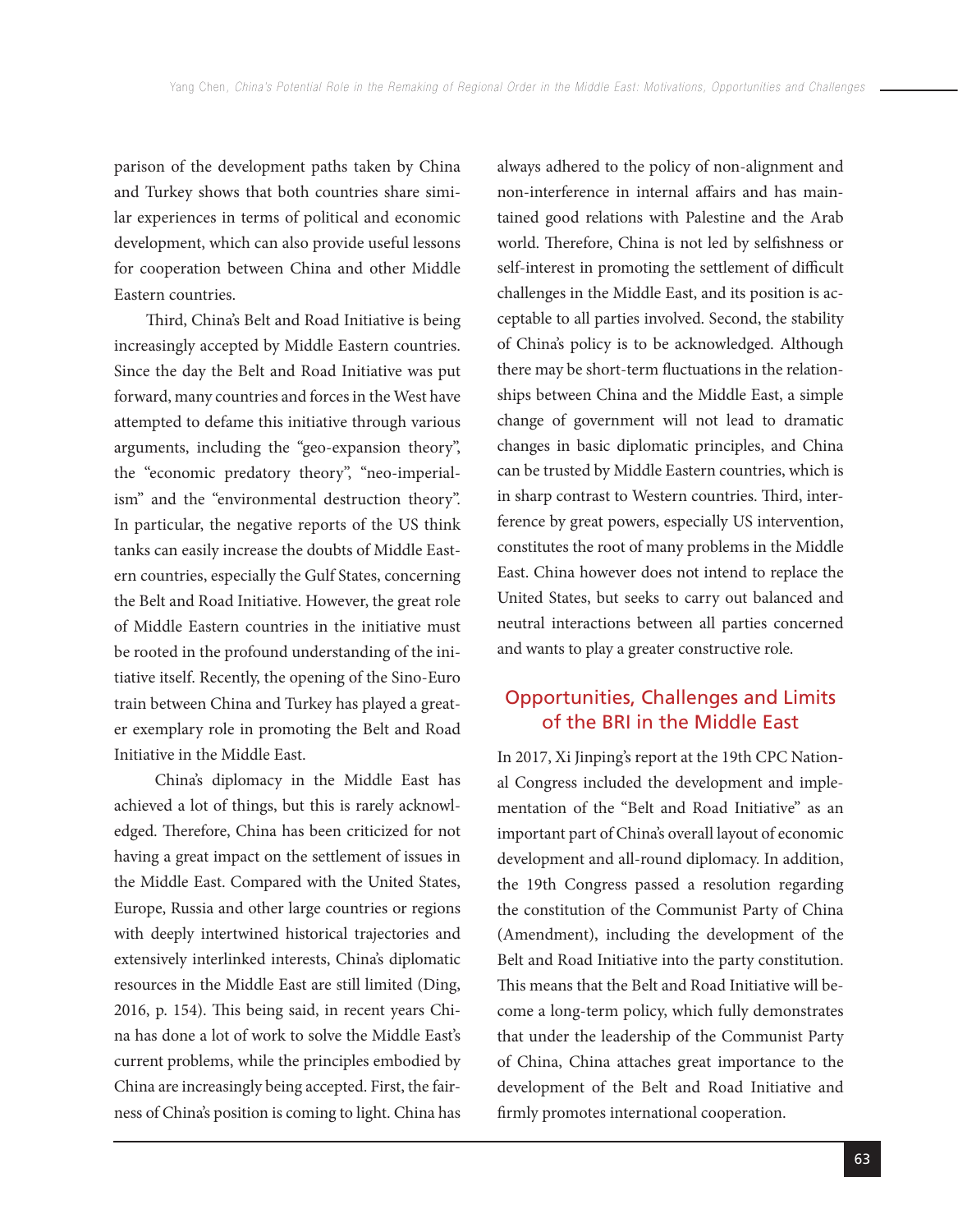There are 65 countries along the "Silk Road Economic Belt" and the "Maritime Silk Road Economic Belt" in the Belt and Road Initiative, of which 31 countries are Muslim countries. Eighteen of these are Middle Eastern countries, thus approaching 1/3 overall. Of course, the initiative has currently expanded into Africa, Europe and Latin America. More importantly however, these Middle Eastern countries serve as a bridge to link China to Europe and have an important influence for the smooth progress of the Belt and Road Initiative.

The "Belt and Road Initiative" faced severe Western criticism. Yet in fact, this initiative is not modeled on the post-World War II Marshall Plan as a Chinese conspiracy. The initiative is not a geopolitical tool, but it is intended to serve as a practical cooperation platform. It is not a foreign aid plan, but a joint development initiative in order for countries to jointly build and share prosperity. Finally, the initiative is not to replace the existing mechanisms for regional cooperation but to promote the coordination of development strategies among various countries and to achieve complementary advantages.

Besides, there are important internal reasons for its initiative. Since 2010, the United States has been implemented the strategy of "Asia Pacific Rebalancing Strategy" (or "Returning to the Asia Pacific Strategy"), which aims to confront China directly. By enhancing its military and diplomatic presence in the Asia Pacific region, the US seeks to dilute and inhibit China's growing strength, contain its strategic development as much as possible, and curb its rise. Hence, a group of experts on international issues represented by Wang Jisi proposed that China, located in the center of the Asia-Pacific region, should not confine its vision to coastal areas, traditional competitors and partners, but should consider the strategic plan of moving westward to promote the rebalancing of China's geo-strategy.

As a matter of fact, the "westward strategy" has long been carried out by China. Prof. Fei Xiaotong, a prominent political scientist, has put forward a macro model of China's development, taking Shanghai as the leader, Jiangsu and Zhejiang as the two wings, the Yangtze River as the backbone, the Southern Silk Road and the Eurasian land bridge going out of Yangguan in the West as the tail. He also put forward the idea of "two markets, hit with both hands", which means paying equal attention to the domestic market and the international market. The idea here is to address China's unbalanced development between the East and the West, especially the remaining gap after the policy of opening up. In contrast to "Western development", which has always been an official policy of China, due to the vagueness of its motivations, goals, paths and means, the "westward strategy" has not become a national policy, i.e. it has not

# **"At present, no country, not even the United States, can control the Middle East."**

been upgraded to the status of a national diplomatic strategy yet. Moreover, it is to be noted here: Xinjiang's stability and development are not only related to China's territorial and energy security, but also ensure the smooth progress of the three economic corridors of China-Pakistan, China-Central Asia-West Asia and the new Eurasian Continental Bridge.

In terms of the geopolitical order of the Middle East, the world's big powers still play an important role in shaping the region, even though the desire and ability of Western powers to intervene is significantly reduced as compared to the past. At present, no country, not even the United States, can control the Middle East. For 100 years since World War I, regional countries have not been able to decide their fate independently, but now they have joined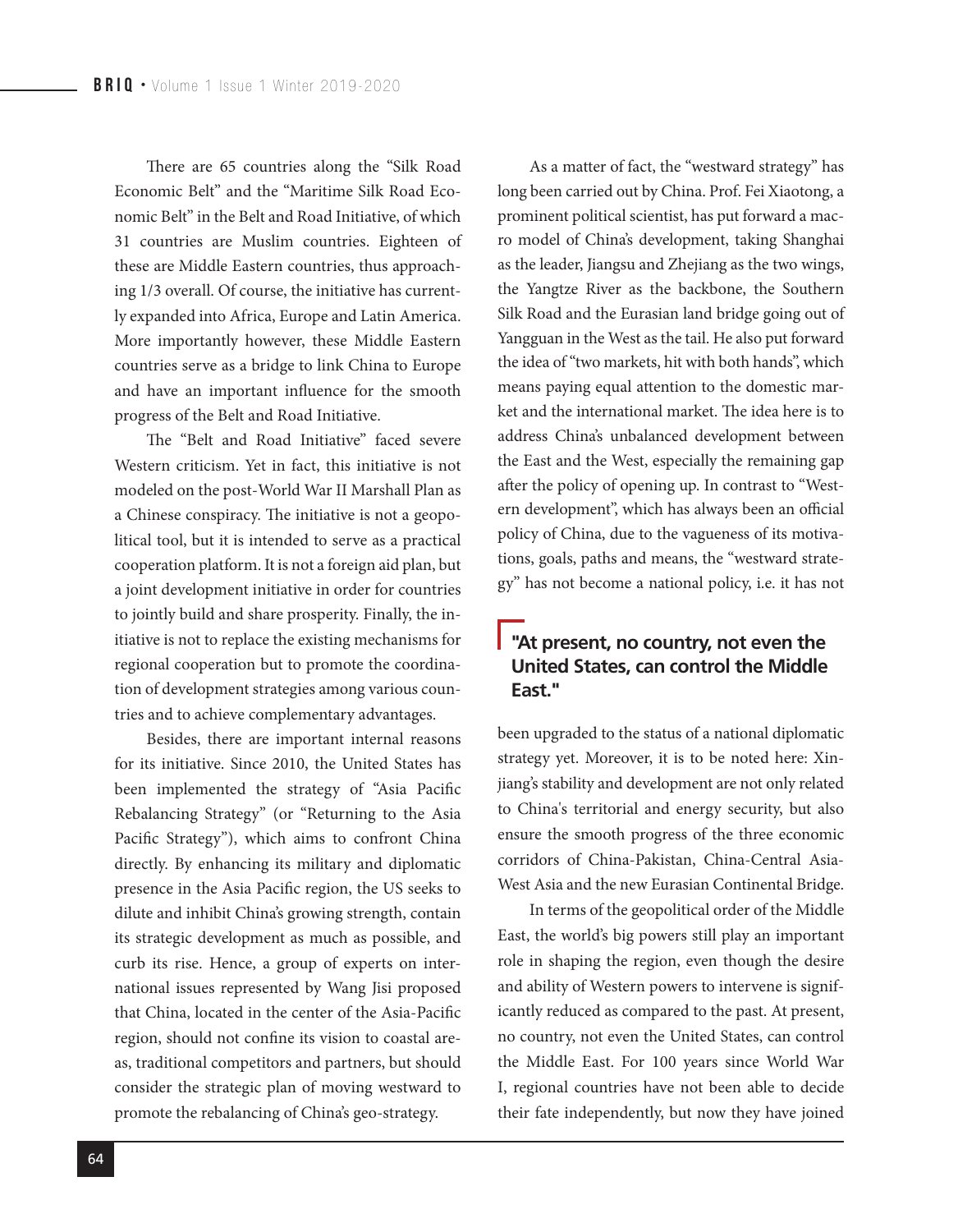as players on the Grand Chessboard. Two opinions are being voiced now. One is that the influence of the United States is declining, the other that it is gaining strength. Objectively speaking however, the United States still plays a leading role, and it is still the most important factor affecting developments in the Middle East (Zhang, 2013, p. 45).

Two recent events help to illustrate the present situation. First, in 2018, the United States announced that it would move its embassy to Jerusalem, causing a great uproar. However, while the Israelis were grateful to the United States, the Arab League led by Saudi Arabia did not actually condemn it loudly, but acquiesced to the situation. Second, on May 8, 2018, the United States announced its withdrawal from the Iran nuclear agreement, which also brought great pressure to bear on both the European Union and China. The current US strategy is not only to put pressure the Iranian government, but also to crack down on all companies cooperating with Iran, which shows that the US still has a strong influence.

#### **Conclusion**

At present, there are voices in the world calling on China to rise to the occasion, proceeding from the observation that the United States has failed to solve the Middle Eastern problem. Can China use its wisdom to contribute and propose its own plan? If in fact, the United States cannot solve the region's problems, then how can China solve them? Moreover, countries concerning themselves with the solution of the Middle East's problems need to show political determination, wait for the right conditions, and act with the support of the international community. In their attempt to solve the region's problems, foreign countries cannot act on behalf of the region's countries. If the Middle Eastern countries cannot unite and agree upon a unified position, then no one can solve these issues. Therefore, China's support has to base itself on the premise of mutual interest and acceptance by these countries. On this basis, China will support any useful proposals and suggestions. China will offer its support in the absence of objecting voices in the region.

Today, the Middle Eastern countries, the European Union, and other countries increasingly have come to realize that China's position is correct, which further strengthens China's position in the Middle East. Simultaneously, the improvement of its international standing will lead China to face even more challenges. The promotion of the Belt and Road Initiative could be met with controversy, misunderstanding, slander and even condemnation in international public opinion. This is a necessary stage for China on its way to becoming a great power, a stage the country must put up with. However, China is required to act. There is urgent need for China to reinforce its presence in the Middle East in order to enhance its "soft power" and to demonstrate its "hard power". The Middle East is an important site on the strategic roadmap of the Belt and Road Initiative. Achieving regional stability is in line with China's overseas strategic interests. Without getting on the train, however, China will not learn how to drive. It is through participation in the practical process of addressing these problems that China can accumulate greater experience in managing international conflicts and improve its ability to deal with complicated international disputes.

Acknowledgement: This article is supported by funding from the "Shanghai Philosophy and Social Science Planning Youth Project" (2017EGJ004), "Key Project of Philosophy and Social Sciences of Ministry of Education of China" (17JZD036) and "Key Project of the National Social Science Fund of China" (18ZDA170). 28